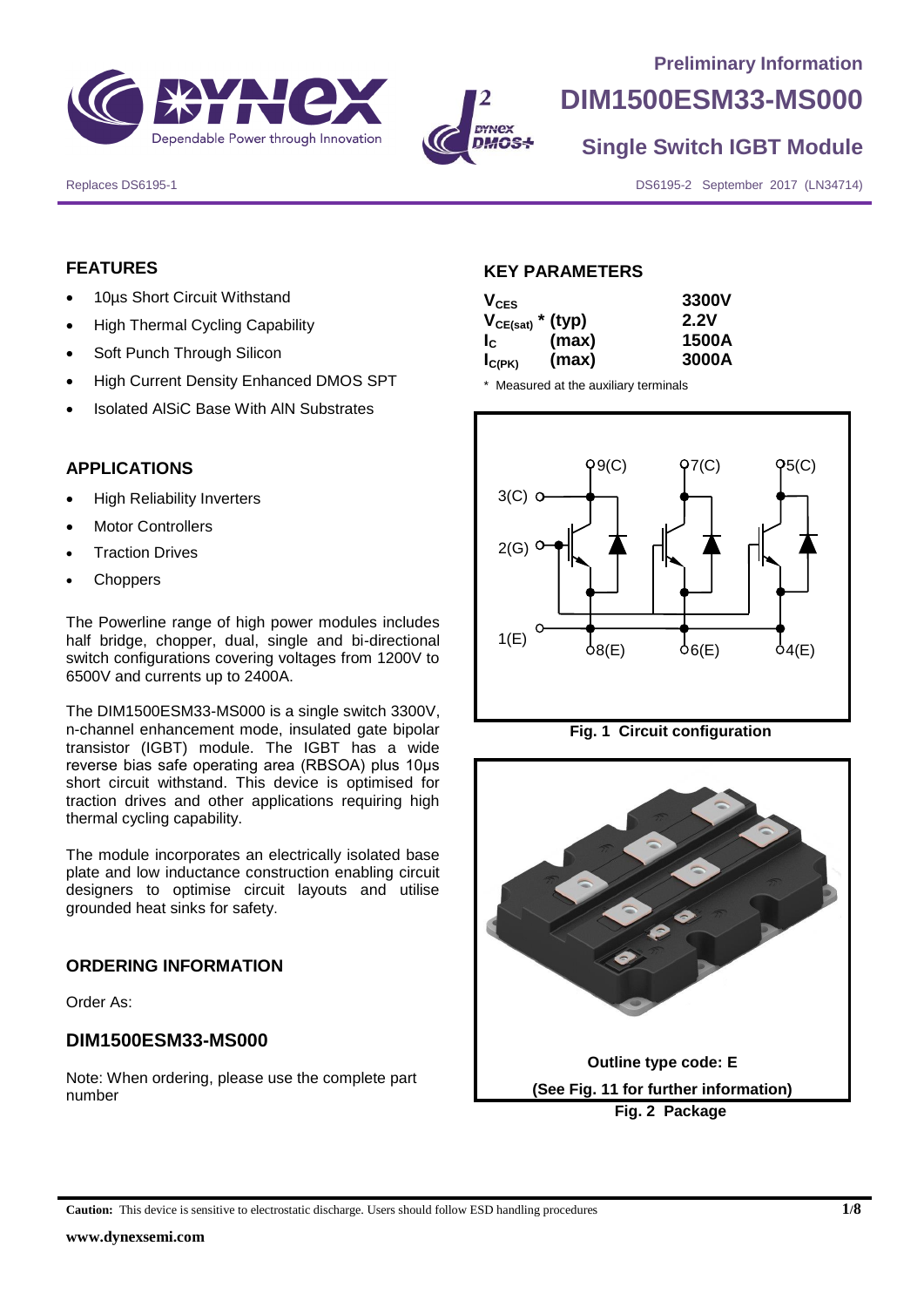## **ABSOLUTE MAXIMUM RATINGS**

Stresses above those listed under 'Absolute Maximum Ratings' may cause permanent damage to the device. In extreme conditions, as with all semiconductors, this may include potentially hazardous rupture of the package. Appropriate safety precautions should always be followed. Exposure to Absolute Maximum Ratings may affect device reliability.

#### **Tcase = 25°C unless stated otherwise**

| Symbol           | <b>Parameter</b>                  | <b>Test Conditions</b>                                   | Max. | <b>Units</b> |
|------------------|-----------------------------------|----------------------------------------------------------|------|--------------|
| $V_{CES}$        | Collector-emitter voltage         | $V_{GF} = 0V$                                            | 3300 | V            |
| $V_{GES}$        | Gate-emitter voltage              |                                                          | ±20  | V            |
| $I_{\rm C}$      | Continuous collector current      | $T_{\text{case}} = 120^{\circ}C$                         | 1500 | A            |
| $I_{C(PK)}$      | Peak collector current            | 1ms, $T_{\text{case}} = 138^{\circ}$ C                   | 3000 | A            |
| $P_{\text{max}}$ | Max. transistor power dissipation | $T_{\text{case}} = 25^{\circ}C$ , $T_i = 150^{\circ}C$   | 17.9 | kW           |
| $l^2t$           | Diode $I^2t$ value                | $V_R = 0$ , $t_p = 10$ ms, $T_i = 150^{\circ}$ C         | 720  | $kA^2s$      |
| $V_{\sf isol}$   | Isolation voltage - per module    | Commoned terminals to base plate.<br>AC RMS, 1 min, 50Hz | 6000 | $\vee$       |
| $Q_{PD}$         | Partial discharge - per module    | IEC1287, $V_1$ = 3500V, $V_2$ = 2600V, 50Hz RMS          | 10   | рC           |

#### **THERMAL AND MECHANICAL RATINGS**

| Internal insulation material:     | AIN              |
|-----------------------------------|------------------|
| Baseplate material:               | <b>AISiC</b>     |
| Creepage distance:                | 33mm             |
| Clearance:                        | 20 <sub>mm</sub> |
| CTI (Comparative Tracking Index): | >600             |

| Symbol                     | <b>Parameter</b>                                      | <b>Test Conditions</b>                        | Min   | Typ. | Max | <b>Units</b>    |
|----------------------------|-------------------------------------------------------|-----------------------------------------------|-------|------|-----|-----------------|
| $R_{th(j-c)}$              | Thermal resistance - transistor                       | Continuous dissipation -<br>junction to case  |       |      | 7   | °C/kW           |
| $R_{th(j-c)}$              | Thermal resistance - diode                            | Continuous dissipation -<br>junction to case  |       |      | 12  | °C/kW           |
| $R_{th(c-h)}$              | Thermal resistance -<br>case to heatsink (per module) | Mounting torque 5Nm<br>(with mounting grease) | -     | ۰    | 6   | °C/kW           |
| $T_i$                      |                                                       | Transistor                                    |       | ٠    | 150 | $^{\circ}C$     |
|                            | Junction temperature                                  | Diode                                         |       |      | 150 | $\rm ^{\circ}C$ |
| ${\mathsf T}_{\text{stg}}$ | Storage temperature range                             | $\overline{\phantom{a}}$                      | $-40$ | ٠    | 125 | $^{\circ}C$     |
|                            |                                                       | Mounting - M6                                 |       | ۰    | 5   | Nm              |
|                            | Screw torque                                          | Electrical connections - M4                   |       |      | 2   | N <sub>m</sub>  |
|                            |                                                       | Electrical connections - M8                   |       |      | 10  | Nm              |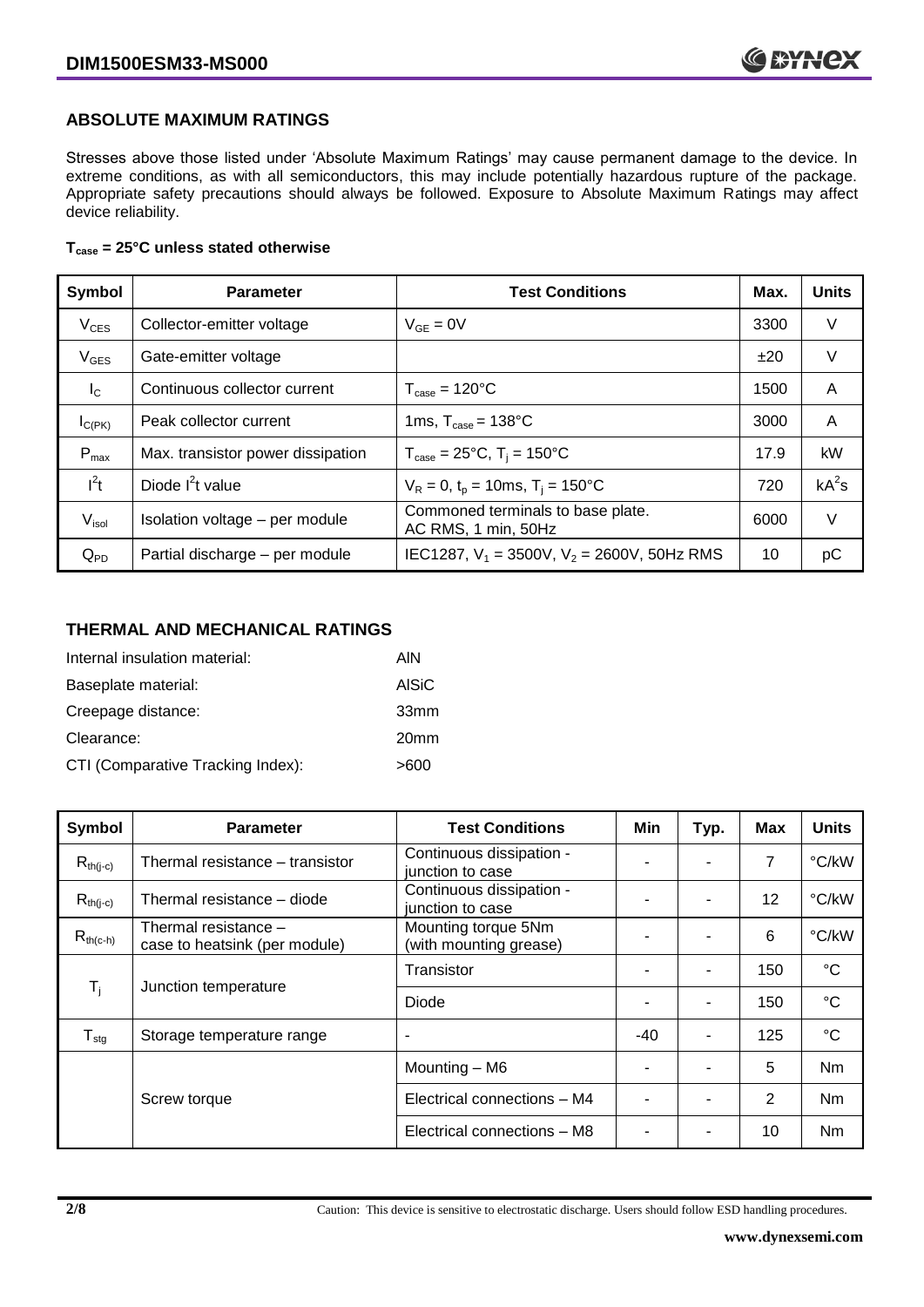# **ELECTRICAL CHARACTERISTICS**

## **Tcase = 25°C unless stated otherwise.**

| <b>Symbol</b>              | <b>Parameter</b>                        | <b>Test Conditions</b>                                                                                                                                   | Min | <b>Typ</b> | Max | <b>Units</b> |
|----------------------------|-----------------------------------------|----------------------------------------------------------------------------------------------------------------------------------------------------------|-----|------------|-----|--------------|
|                            |                                         | $V_{GE} = 0V$ , $V_{CE} = V_{CES}$                                                                                                                       |     |            | 5   | mA           |
| $I_{\text{CES}}$           | Collector cut-off current               | $V_{GF} = 0V$ , $V_{CE} = V_{CES}$ , $T_{case} = 125$ °C                                                                                                 |     |            | 90  | mA           |
|                            |                                         | $V_{GF} = 0V$ , $V_{CF} = V_{CES}$ , $T_{case} = 150^{\circ}C$                                                                                           |     |            | 150 | mA           |
| $I_{\text{GES}}$           | Gate leakage current                    | $V_{GE} = \pm 20V$ , $V_{CE} = 0V$                                                                                                                       |     |            | 1   | μA           |
| $V_{GE(TH)}$               | Gate threshold voltage                  | $I_{C} = 120 \text{mA}, V_{GE} = V_{CE}$                                                                                                                 |     | 5.7        |     | $\vee$       |
|                            |                                         | $V_{GF}$ = 15V, $I_C$ = 1500A                                                                                                                            |     | 2.2        |     | $\vee$       |
| $V_{CE(sat)}$ <sup>†</sup> | Collector-emitter<br>saturation voltage | $V_{GE}$ = 15V, $I_C$ = 1500A, $T_i$ = 125°C                                                                                                             |     | 2.6        |     | $\vee$       |
|                            |                                         | $V_{GE}$ = 15V, $I_C$ = 1500A, $T_i$ = 150°C                                                                                                             |     | 2.8        |     | $\vee$       |
| $I_F$                      | Diode forward current                   | DC                                                                                                                                                       |     | 1500       |     | A            |
| $I_{FM}$                   | Diode maximum forward current           | $t_p = 1$ ms                                                                                                                                             |     | 3000       |     | A            |
|                            |                                         | $I_F = 1500A$                                                                                                                                            |     | 1.9        |     | $\vee$       |
| $V_F$ <sup>†</sup>         | Diode forward voltage                   | $I_F = 1500A$ , $T_i = 125^{\circ}C$                                                                                                                     |     | 1.9        |     | $\vee$       |
|                            |                                         | $I_F = 1500A$ , $T_i = 150^{\circ}C$                                                                                                                     |     | 1.9        |     | $\vee$       |
| $C_{\text{ies}}$           | Input capacitance                       | $V_{CE} = 25V$ , $V_{GE} = 0V$ , $f = 1MHz$                                                                                                              |     | <b>TBD</b> |     | nF           |
| $Q_q$                      | Gate charge                             | $±15V$ Including external $C_{qe}$                                                                                                                       |     | <b>TBD</b> |     | $\mu$ C      |
| $C_{res}$                  | Reverse transfer capacitance            | $V_{CE} = 25V$ , $V_{GE} = 0V$ , $f = 1MHz$                                                                                                              |     | TBD        |     | nF           |
| $L_M$                      | Module inductance                       |                                                                                                                                                          |     | 6          |     | nH           |
| $R_{INT}$                  | Internal transistor resistance          |                                                                                                                                                          |     | 70         |     | $\mu\Omega$  |
| SC <sub>Data</sub>         | Short circuit current, I <sub>SC</sub>  | $T_i = 150^{\circ}C$ , $V_{CC} = 2500V$<br>$t_p \le 10 \mu s$ , $V_{GE} \le 15V$<br>$V_{CE \ (max)} = V_{CES} - L^{\dagger} \times dl/dt$<br>IEC 60747-9 |     | 5500       |     | A            |

#### **Note:**

 $\dagger$  Measured at the auxiliary terminals

 $\check{}$  L is the circuit inductance + L<sub>M</sub>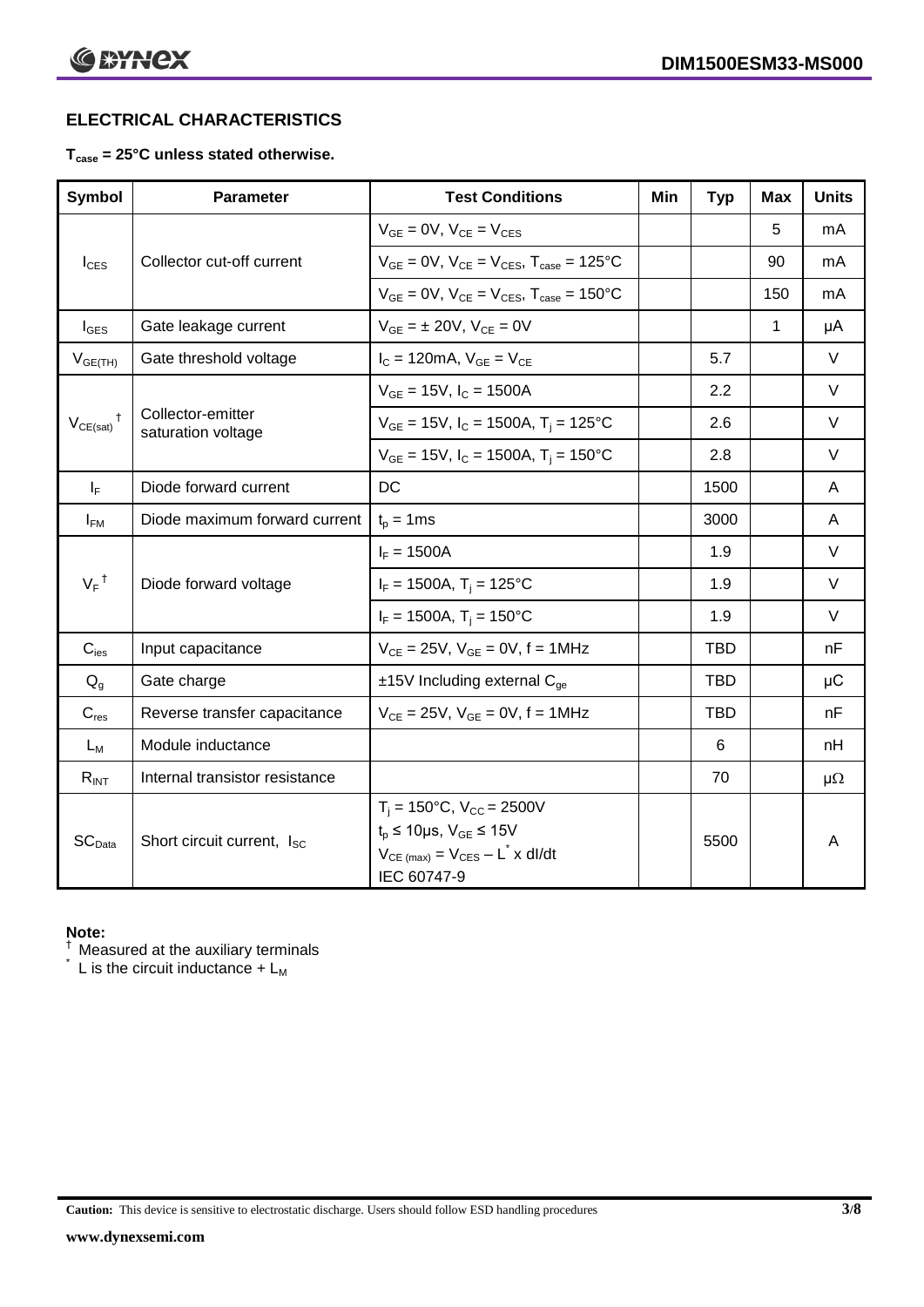# **ELECTRICAL CHARACTERISTICS**

**Tcase = 25°C unless stated otherwise**

| Symbol              | <b>Parameter</b>               | <b>Test Conditions</b>                              | Min | Typ. | <b>Max</b> | <b>Units</b> |
|---------------------|--------------------------------|-----------------------------------------------------|-----|------|------------|--------------|
| $t_{d(\text{off})}$ | Turn-off delay time            | $I_c = 1500A$                                       |     | 2400 |            | ns           |
| Ţŧ                  | Fall time                      | $V_{GF} = \pm 15V$                                  |     | 660  |            | ns           |
| $E_{OFF}$           | Turn-off energy loss           | $V_{CF} = 1800V$                                    |     | 3400 |            | mJ           |
| $t_{d(on)}$         | Turn-on delay time             | $R_{g(ON)} = 1.8\Omega$<br>$R_{g(OFF)} = 1.8\Omega$ |     | 700  |            | ns           |
| t,                  | Rise time                      | $C_{GE} = 330nF$                                    |     | 430  |            | ns           |
| $E_{ON}$            | Turn-on energy loss            | $L_s \sim 150$ nH                                   |     | 2850 |            | mJ           |
| $Q_{rr}$            | Diode reverse recovery charge  | $I_F = 1500A$                                       |     | 1350 |            | $\mu$ C      |
| $I_{rr}$            | Diode reverse recovery current | $V_{CE} = 1800V$                                    |     | 1400 |            | A            |
| $E_{rec}$           | Diode reverse recovery energy  | $dl_F/dt = 4000A/\mu s$                             |     | 1250 |            | mJ           |

#### **Tcase = 125°C unless stated otherwise**

| Symbol       | <b>Parameter</b>               | <b>Test Conditions</b>                              | Min | Typ. | <b>Max</b> | <b>Units</b> |
|--------------|--------------------------------|-----------------------------------------------------|-----|------|------------|--------------|
| $t_{d(off)}$ | Turn-off delay time            | $I_c = 1500A$                                       |     | 2430 |            | ns           |
| t,           | Fall time                      | $V_{GE} = \pm 15V$                                  |     | 640  |            | ns           |
| $E_{OFF}$    | Turn-off energy loss           | $V_{CE} = 1800V$                                    |     | 3750 |            | mJ           |
| $t_{d(on)}$  | Turn-on delay time             | $R_{g(ON)} = 1.8\Omega$<br>$R_{g(OFF)} = 1.8\Omega$ |     | 750  |            | ns           |
| t,           | Rise time                      | $C_{GE}$ = 330nF                                    |     | 470  |            | ns           |
| $E_{ON}$     | Turn-on energy loss            | $L_s \sim 150$ nH                                   |     | 3600 |            | mJ           |
| $Q_{rr}$     | Diode reverse recovery charge  | $I_F = 1500A$                                       |     | 2160 |            | μC           |
| $I_{rr}$     | Diode reverse recovery current | $V_{CE} = 1800V$                                    |     | 1790 |            | A            |
| $E_{rec}$    | Diode reverse recovery energy  | $dl_F/dt = 4000A/\mu s$                             |     | 2200 |            | mJ           |

### **Tcase = 150°C unless stated otherwise**

| Symbol       | <b>Parameter</b>               | <b>Test Conditions</b>                              | Min | Typ. | Max | <b>Units</b> |
|--------------|--------------------------------|-----------------------------------------------------|-----|------|-----|--------------|
| $t_{d(off)}$ | Turn-off delay time            | $I_c = 1500A$                                       |     | 2450 |     | ns           |
|              | Fall time                      | $V_{GF} = \pm 15V$                                  |     | 640  |     | ns           |
| $E_{OFF}$    | Turn-off energy loss           | $V_{CF} = 1800V$                                    |     | 4100 |     | mJ           |
| $t_{d(on)}$  | Turn-on delay time             | $R_{g(ON)} = 1.8\Omega$<br>$R_{g(OFF)} = 1.8\Omega$ |     | 700  |     | ns           |
| t,           | Rise time                      | $C_{GE} = 330nF$                                    |     | 470  |     | ns           |
| $E_{ON}$     | Turn-on energy loss            | $L_s \sim 150$ nH                                   |     | 4100 |     | mJ           |
| $Q_{rr}$     | Diode reverse recovery charge  | $I_F = 1500A$                                       |     | 2450 |     | μC           |
| $I_{rr}$     | Diode reverse recovery current | $V_{CE} = 1800V$                                    |     | 1850 |     | A            |
| $E_{rec}$    | Diode reverse recovery energy  | $dl_F/dt = 4000A/\mu s$                             |     | 2500 |     | mJ           |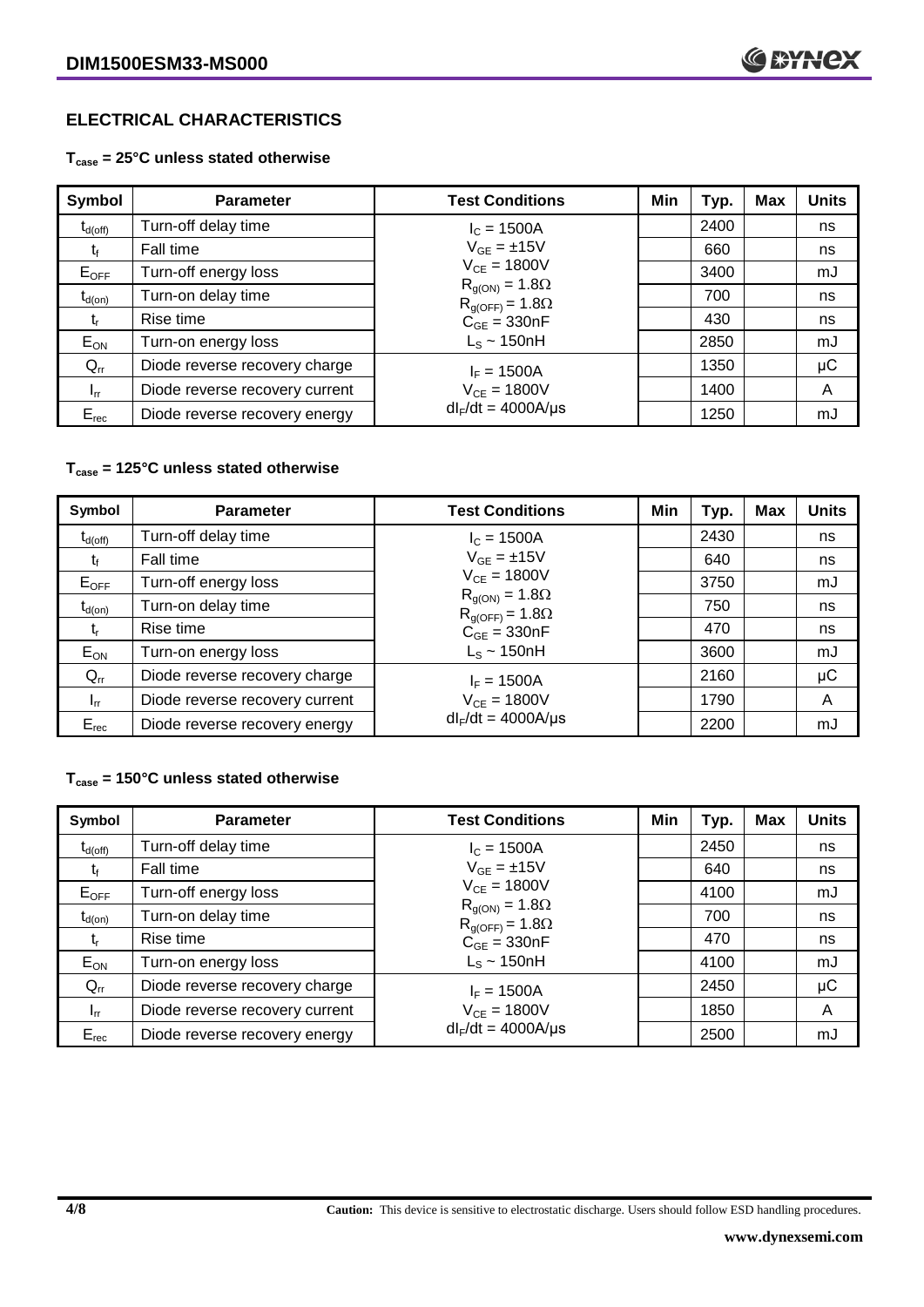



**Caution:** This device is sensitive to electrostatic discharge. Users should follow ESD handling procedures **5/8**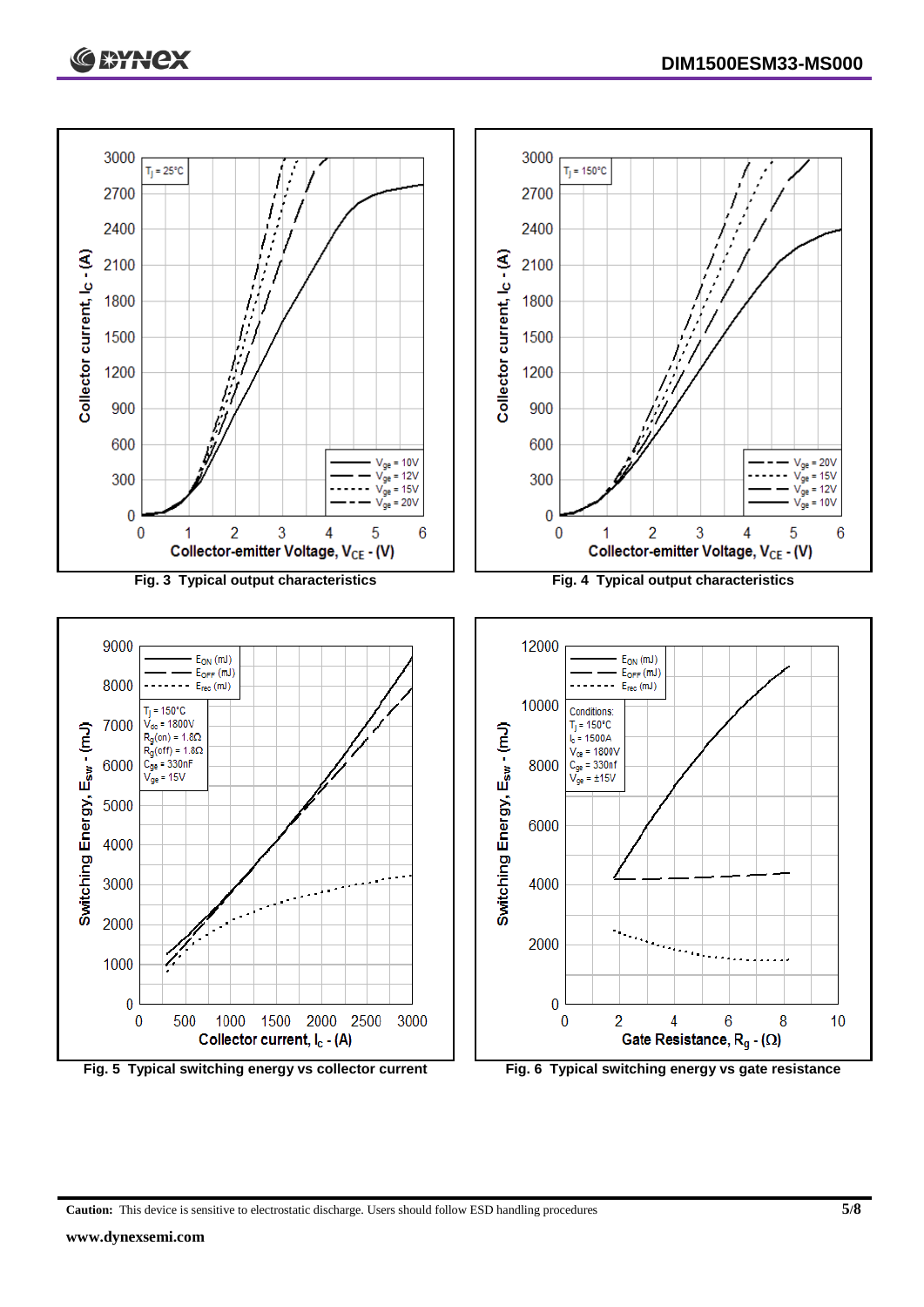

**Fig. 9 Diode reverse bias safe operating area Fig. 10 Transient thermal impedance**

**CAYNEX**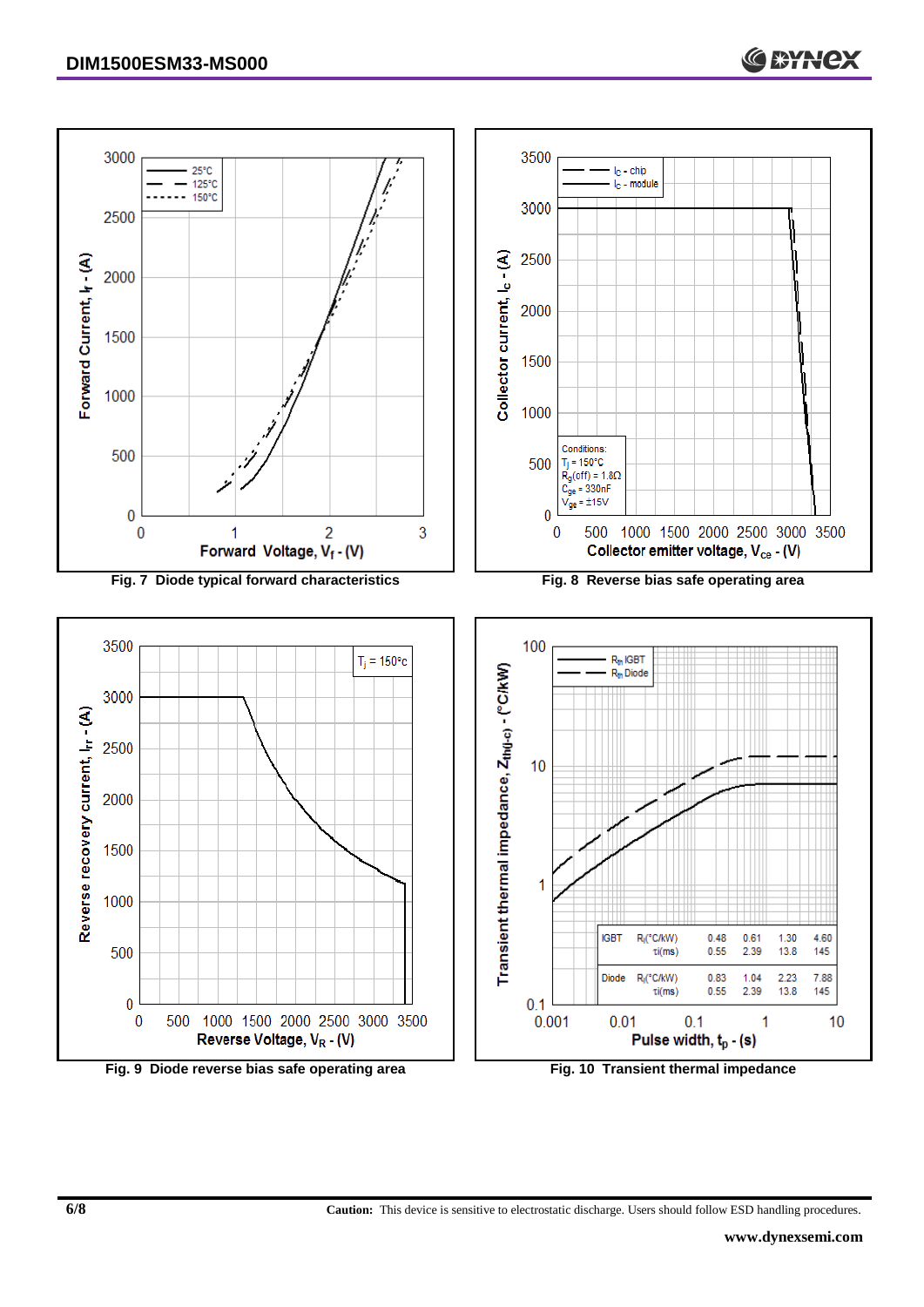

#### **PACKAGE DETAILS**

For further package information, please visit our website or contact Customer Services. All dimensions in mm, unless stated otherwise. **DO NOT SCALE.**



**Caution:** This device is sensitive to electrostatic discharge. Users should follow ESD handling procedures **7/8**